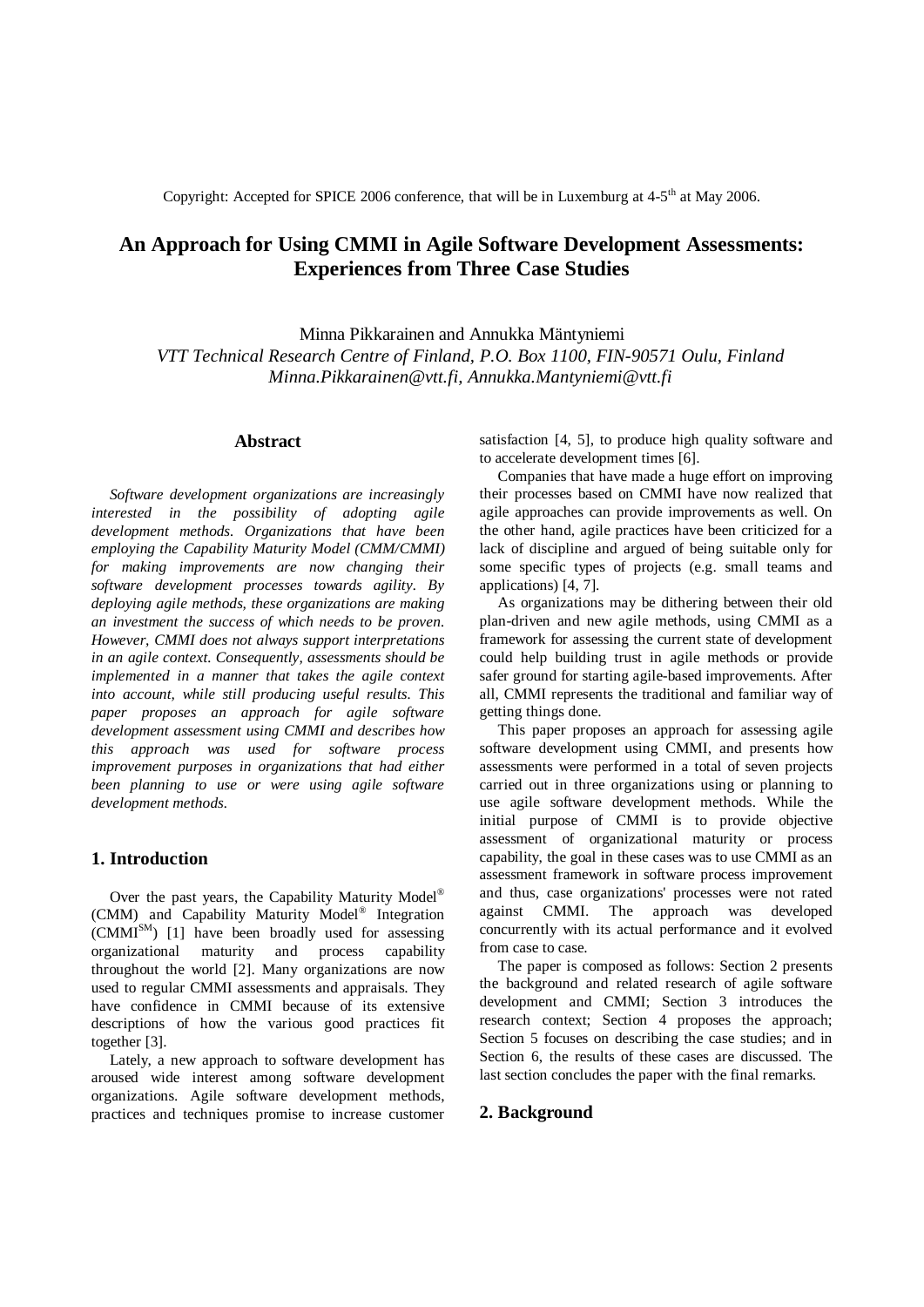This section describes the background of agile software development, CMMI, and the relationship between these two.

### **2.1 Agile software development**

Several agile software development methods have been suggested in the literature, e.g. Extreme Programming (XP) [10], Scrum [11], Crystal methodologies [12], and Mobile-D™ [8, 13] (agile.vtt.fi/mobile-d). All of these methods employ agile principles, such as iterative cycles, early delivery of working software and simplicity as defined in Agile Manifesto [14].

Plan-driven software development (e.g. processes compliant with CMMI or ISO 15504) and agile software development methods are often seen as opposites to each other [15, 16]. Plan-driven approaches suppose that software development is a repeatable and predictable process. Agile developers do not believe that these assumptions are valid for projects involving any degree of exploration [17].

Agile methods define how the work should be carried out under agile values and principles (Agile Manifesto [14]) to answer the challenges of rapid development and changing requirements. Agile practices can be described as activities within the agile methods (e.g. the Planning Game, an iteration planning practice in XP). Agility, as characterized by Highsmith [5], is "the ability of to both create and respond to change in order to profit in a turbulent business environment".

# **2.2 CMMI**

Capability Maturity Model<sup>®</sup> Integration (CMMI<sup>SM</sup>) [1] is a widely known appraisal approach for determining organizational maturity and process capability. CMMI has four disciplines to choose from: systems engineering (SE), software engineering (SW), integrated product and process development (IPPD) and supplier sourcing (SS). The model itself has two representations: staged and continuous. The staged representation focuses on a set of process areas, which are organized by maturity levels (1- 5), while in continuous representation each process area is rated in terms of capability level (0-5).

CMMI-SE/SW describes 25 process areas. The process areas have specific and generic goals, the fulfilment of which is appraised through practices. The practices are further categorized as specific and generic. Generic goals and practices apply to multiple process areas, whereas specific goals and practices apply to individual process areas. The specific goals and practices of process areas describe what kind of activities need to be carried out. Generic goals and practices are aimed at finding out how well the activities are performed.

Through appraising organization practices, sub practices and work products against those defined in CMMI, the fulfilment of related goals can be assessed. However, the main purpose of the appraisal is to find out if the goals are achieved or not, instead of finding out if all the defined items exist as such. Thus, these items can be considered as tools for the appraisers when evaluating the fulfilment of the goals.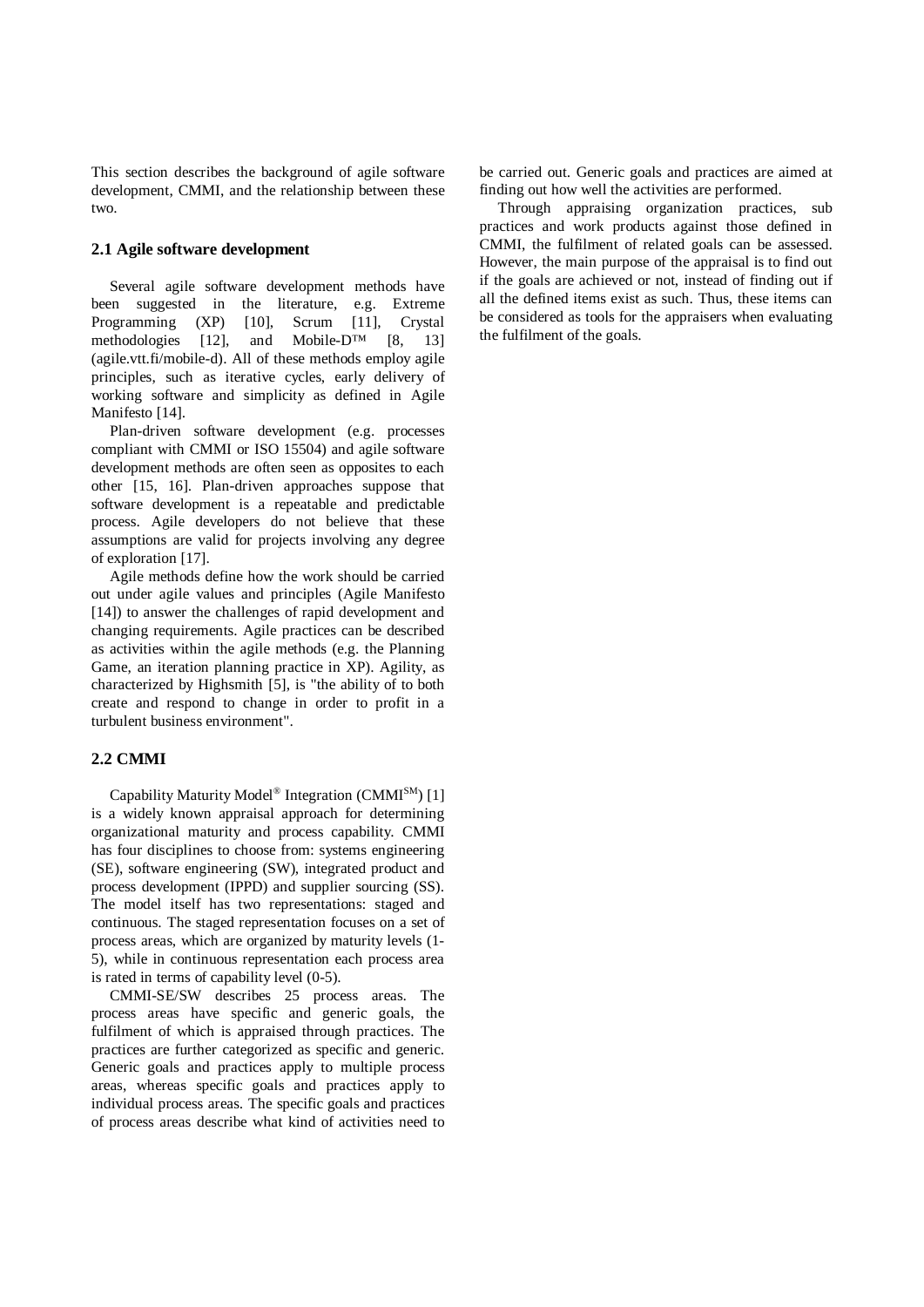#### **2.3 Agile software development assessment**

At the moment, no methods exist for assessing agile software development. The approach of Boehm and Turner [4] provides a way for assessing the agile home ground of a software development project. However, this model maintains a strict focus on assessing the agile and plan-driven risks rather than finding the weaknesses and strengths of the used practices. Thereby it may not provide specifics on the state of the processes and may thus not give enough data on what needs to be improved.

Several studies have been conducted on CMM and CMMI as used for assessment or as a basis for improvements in organizations or projects employing agile practices [19-23]. In these studies, the agile practices used in organizations or projects were, in many process areas, found to fulfill the CMMI Level II and Level III goals. Anderson [19] even states that it is possible to develop a truly agile full life cycle process which meets the requirements of all the 5 levels in the CMMI model. Boehm and Turner [18], in turn, state that the Level 5 concept of constantly adapting to improve performance is in line with agile methods, while also maintaining that most agile methods do not support all elements for lower-level certification.

CMM or CMMI and agile methods have also been compared in several studies, and mappings or comparisons between agile and CMMI practices have been proposed [15, 24-26]. For example, Paulk [26] suggests that XP's use of stories, on-site customer and continuous integration fulfill the SW-CMM requirement management goals. On the other hand, Turner and Jain [15] found in their study that several of the CMMI components and agile methods were in conflict, most of them being those addressing organizational processes. Yet, many of them were also found to be supportive or neutral to each other, especially those focusing on project management.

 There is also criticism towards these kinds of comparisons. These two models have not been found to be comparable as entities because the agile methods are development process descriptions while CMMI is a reference model for appraisals [4]. Thus, as it has also been suggested, for example, by Paulk [26] and Kähkönen and Abrahamsson [23], CMMI could be rather used as a tool when building up methods that combine agile and traditional elements. According to Paulk [26], "taken together, the two methods can create synergy, particularly in conjunction with other good engineering and management practices".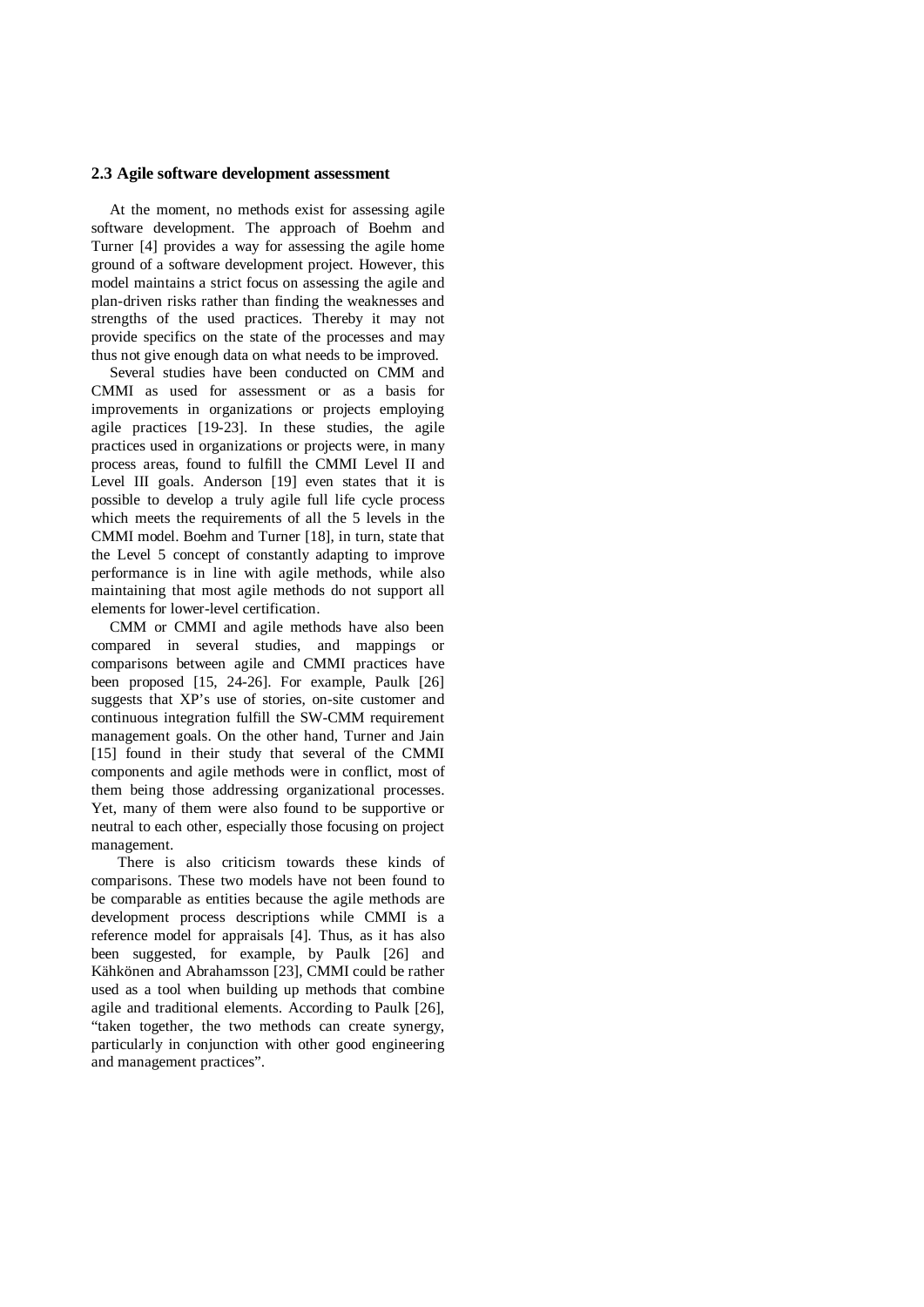### **3. Research Design**

This section describes the research goals and approach of this study. The case study contexts are also shortly introduced.

### **3.1 Research goals and approach**

The goal of this research was to study how Capability Maturity Model<sup>®</sup> Integration (CMMI) [1] could be used in assessing agile software development or in a situation in which the organization is planning to change its processes towards agility. The research was designed to be conducted as a series of case studies.

The approach was developed concurrently with its actual performance and it was adapted and enhanced from case to case. The baseline of the approach was designed to be loose in the beginning, with no strict guidelines on how to proceed, so that it could be adjusted to the specific agile development context. The limitation of the taken approach was that the actual costs of the assessments could not be evaluated, because the effort made to develop the approach and the effort made for the assessments were found to be inseparable.

 After the assessments had been conducted, a survey concerning the successes and weaknesses of the assessments was sent to the representatives of the case organizations in order to evaluate the approach. In addition, the actions taken after the assessments can be considered as further evaluation criteria for the approach.

#### **3.2 Case study contexts**

A total of three organizations and seven different projects were selected for case studies. All the case organizations were operating globally, two in the embedded software development branch, and one in the field of application software (mainly PC but also embedded SW), while the company size varied from medium to large. The general research purpose of the case studies was to collect experiences on using CMMI in agile software development assessments.

All the assessed organizations were familiar with CMMI and its utilization as a part of software process improvement. All the organizations also showed a strong interest towards improving their processes with agile methods.

The data collection methods used in the cases are described in Table 1.

| <b>Table 1.</b> Data collection in the case studies |  |  |  |
|-----------------------------------------------------|--|--|--|
|-----------------------------------------------------|--|--|--|

| Case   | Data collection                                                                                                                                                                           |
|--------|-------------------------------------------------------------------------------------------------------------------------------------------------------------------------------------------|
| Case 1 | 5 interviews: a program manager, 3 project<br>managers and a software engineer                                                                                                            |
| Case 2 | 5 interviews, a project manager, three software<br>engineers and a customer of the project;<br>workshop                                                                                   |
| Case 3 | Survey: comparable data from all three projects                                                                                                                                           |
|        | Scrum1: 2 workshops; 5 interviews: project<br>manager, quality engineer and 3 software<br>engineers; observation of a post-mortem<br>meeting                                              |
|        | Scrum2: workshop                                                                                                                                                                          |
|        | Mobile-D: documentation study of the results<br>from Post-Iteration Workshops; two interviews:<br>PIW facilitator, project manager; participatory<br>observation of a post-mortem meeting |

# **4. An approach for assessing agile software development with CMMI**

There is no reason why CMMI could not be used as such in assessing agile software development processes. Agile software development – as a part of other organizational practices - can be seen as one of the diverse environments [26, 27] for a CMMI appraisal. In this context SCAMPI [28], for example, could be used as an appraisal method and a trained team of professionals could perform the appraisal.

However, CMMI compliant processes and agile practices are often seen as opposites [15] and it has been found that CMMI does not always support interpretations in an agile context [23]. Thus, an approach that takes agile context into account would be more useful, particularly if the purpose is not to rate processes, but rather to build processes based on CMMI and agile methods or to verify if current agile processes are effective. In an agile environment, using CMMI assessment items can be a demanding task as the practices and work products are quite different from traditional plan-driven software development. In addition, the processes can be combinations of plandriven and agile practices, which may confuse the situation even more. Thus, the assessment team should be aware of the nature of all the factors affecting the development, such as agile practices (e.g. Planning game in XP) and plan-driven practices (e.g. Requirements elicitation). Help can be provided for this issue by drawing up mappings describing the connections between the used CMMI and agile practices.

The assessment process illustrated in Figure 1.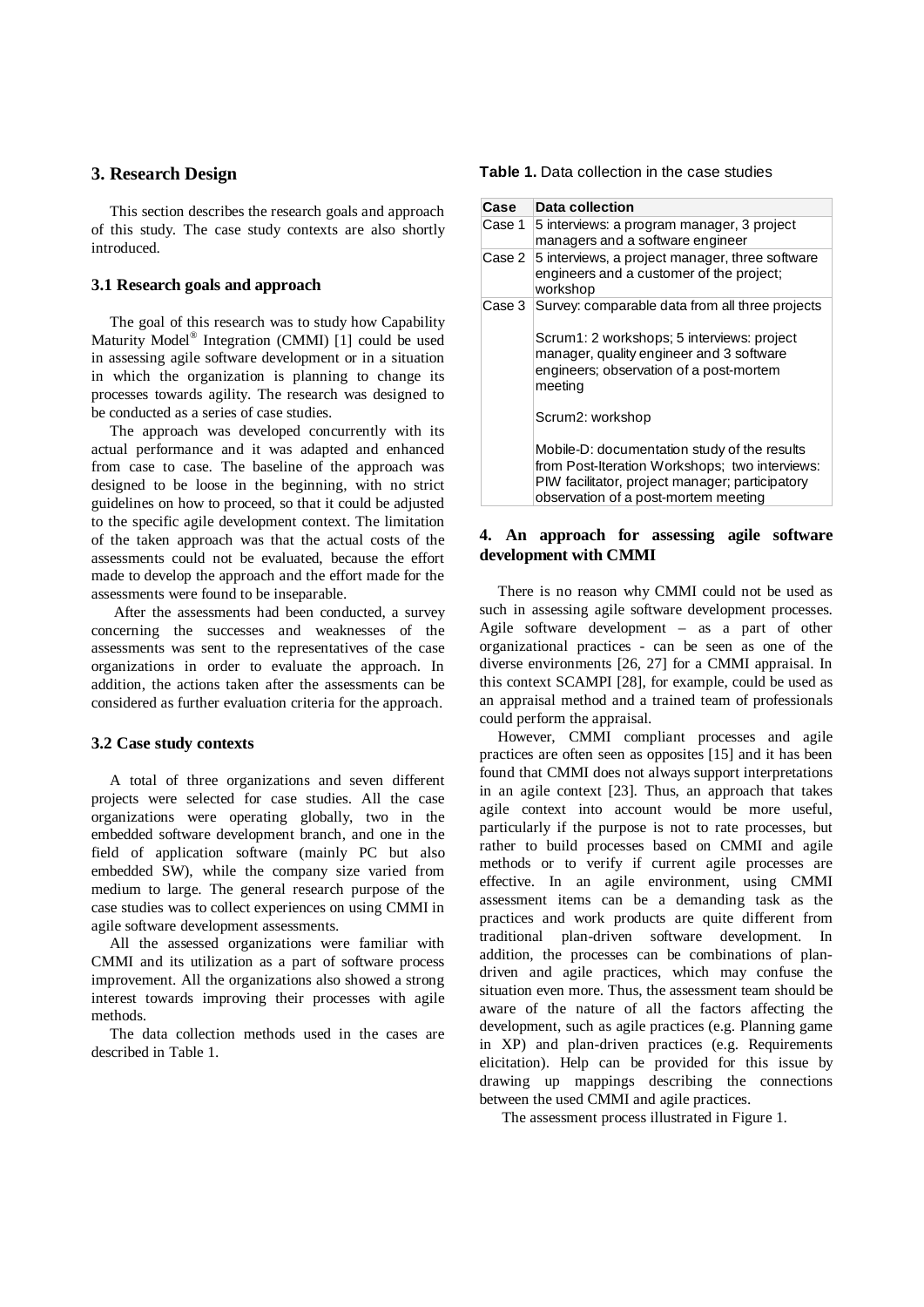

**Figure 1**. Assessment Process

The first step is to understand what the target organization's goals for conducting an assessment are. In the traditional assessments, the assessment goals are typically defined at the beginning of the assessment process. In the proposed approach, however, the idea is to bring the assessment team and the customer closer to each other and to observe the changes of the goals and data acquisition needs also during the assessment process.

In the second step, the assessment execution is planned together with representatives of the target organization. These representatives are expected to participate in the assessment process (e.g. as information providers, analysts and result interpreters).

In the third phase, a mapping between the selected assessment framework (CMMI in this case) and agile practices is carried out. The fourth step includes an iterative execution of the assessment, with phases of data acquisition, result analysis, feedback collection and understanding of the organization's needs. This step is iterated until enough data has been acquired. The decision of enough is made during the assessment process together with the organization's representatives. Data can be acquired, e.g. through interviews, workshops, observation, surveys, and document analysis.

The fifth step includes final analysis, along with a presentation and packaging of the results. The key purpose of this step is to address the improvement targets and their solution alternatives. The whole cycle can be iterated from the beginning.

### **5. Case studies**

 The assessments were conducted by an assessor team, comprising two to three persons, which was familiar with CMMI, had several years of experience on software process improvement and assessments, but which had also gained knowledge on agile software development methods and their use in industry.

In the following sections, the case studies are presented.

# **5.1 CASE 1**

In the first case, the assessment process was gone through once. The assessment focus was defined together with a representative of the organization management and a quality co-ordinator, who also participated in the analysis phase. The goal of the assessment was to find the most suitable agile practices to be incorporated into the organization's processes. The assessment was limited to the CMMI Project Management process areas and the Requirements Management process area (under Engineering).

All the three assessed projects were small (2 - 5 members), representing the general project size in the company. It was found that, at the time of the assessment, all the three projects were following few agile principles or practices (e.g. Rapid 7 [9], which is a teamwork documentation practice), while no agile methods were used to their full potential.

A mapping between the CMMI specific goals and possible suitable agile practices was done. For example, the CMMI Goal of Manage requirements was mapped against the following agile practices: Product Backlog (dynamic list of requirements [11]); Planning Game/Sprint Planning Meeting (goals and requirements for the next iteration defined by the team and the stakeholders [10, 11]); Stories (definition of customer visible functionality + task estimation [29]); Sprint backlog (goals, tasks and estimates for a Sprint, i.e. iteration [11]); Daily scrums (daily status meetings [11]); Information radiators (project information on the wall [12]); Sprint & release reviews (review after an iteration/release in which the development team and the stakeholders participate [11]); On-site customer (a customer available to answer questions of development team [10]) participating in requirements definition and validation activities; and Self-organizing teams (authorized to make decisions [11]) in establishing commitment to the requirements.

The first one of the assessed projects was a new product development project without a customer interface, as no potential customers were yet involved in the project. The project was quite at the beginning of development, and probably due to the early phase of development, this project seemed not to have problems in requirements or project management.

The two latter projects showed situations that were totally opposite to the first one. These projects were concerned with the further development and tailoring of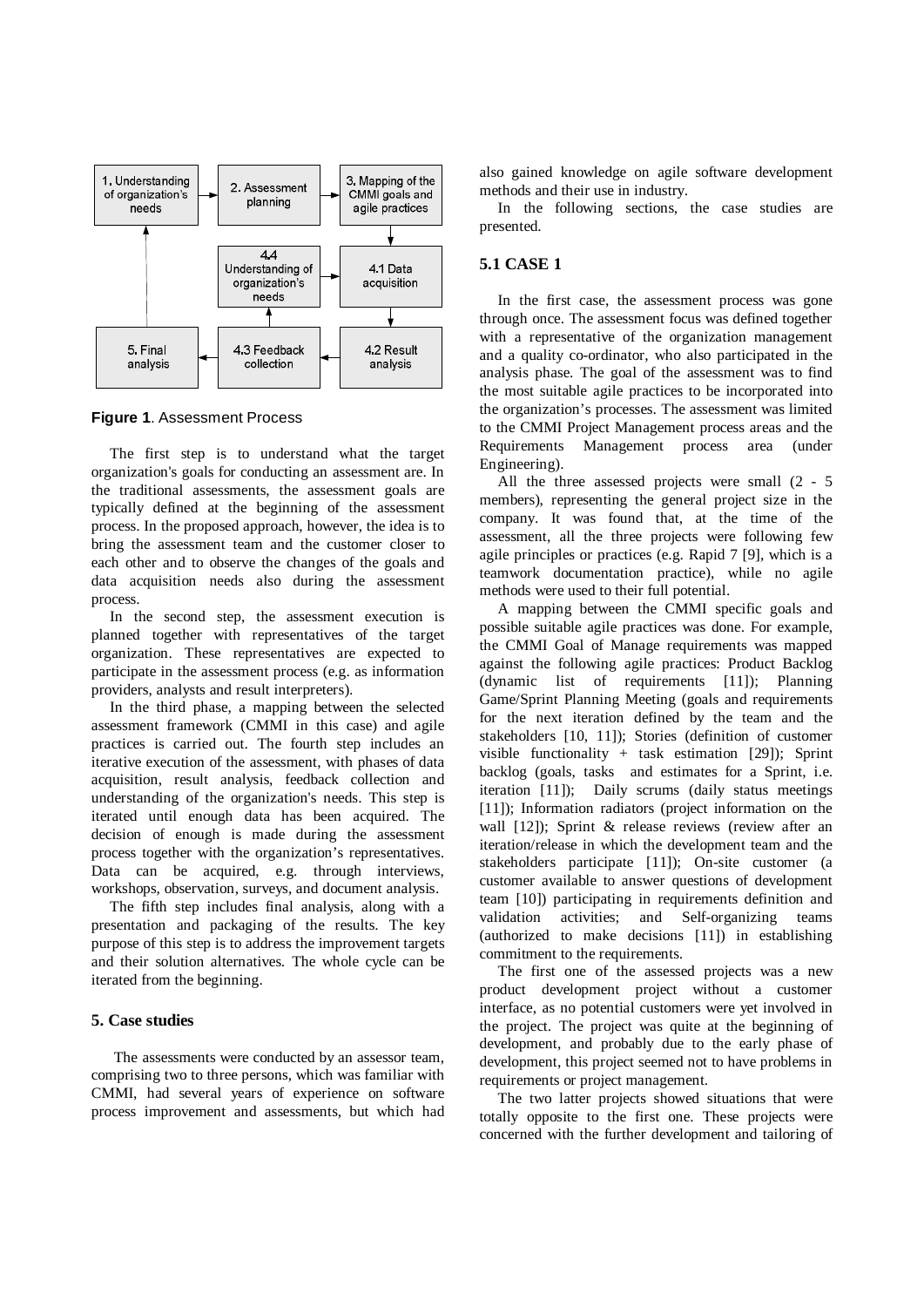an existing product based on customers' needs. In these projects, especially the management of requirement changes was found problematic. The project had initially well-established plans and requirements specifications, but the planning was done based on the needs of a single customer, and many new customers came along during the development. These new customers had extra needs, which proved difficult to prioritize. The new requirements turned out to cause problems to scheduling and task prioritization and especially to the task of release planning. As a consequence, project plans, requirements specifications and release plans could not be kept up to date.

In an analysis made together with the customer it was concluded that changes to the development process were needed when several customers could be expected to be involved in a project during the development. In a more stable situation, project and requirements management could also be well handled using the existing plan-driven approaches and longer iterations (e.g. two months).

In more turbulent projects, the improvements were planned to be achieved with a Mobile-D™ based iterative development process with shorter cycles (3 - 4 weeks). Each iteration would begin with a planning phase (requirements, tasks, estimates for an iteration) and end with a release and demonstration of working software followed by a post-iteration workshop (PIW) [30].

During the analysis, the improvement targets and agile-based solution proposals were identified and categorized using mapping. A representative of the case organization participated in this analysis work.

The results were presented to and discussed with the interviewees and management in a workshop. From among the proposed agile practices the case organization selected those that they thought would solve the identified problems, and improvements were incorporated into the organization's software development process model. As a result, the organization has now two separated process models: one for stable new product development and another for turbulent product tailoring. The agile-based improvements were deployed in the selected pilot projects. The first experiences collected so far indicate that the deployment has been quite complicated, mainly because of change resistance.

# **5.2 CASE 2**

In the second case study, the assessment execution process was gone through twice. The goal, which was defined together with the project manager, was to evaluate the strengths and weaknesses of an agile software development project. The project used an integration of the Extreme Programming (XP) and Scrum methods. The focus was on CMMI level 2 process areas and level 3 engineering process areas, excluding Subcontractor Management. Mapping was done between the used agile practices and CMMI specific goals. Some examples of this mapping are described in Table 2.

**Table 2.** CMMI goals and used agile practices

| <b>CMMI</b> goal    | <b>Agile practices</b>               |
|---------------------|--------------------------------------|
| Manage              | Stories: Product Backlog: Planning   |
| requirements        | Games; Information Radiator; Daily   |
|                     | meetings; On-site customer; Self-    |
|                     | organizing teams                     |
| Establish           | Planning Games; Tasks and effort     |
| estimates           | estimations for one- to two-week     |
|                     | iterations on information radiator   |
| Develop a           | Planning Games; Tasks on information |
| <b>Project Plan</b> | radiator; Product backlog            |
| Obtain              | Planning Games; Self-organizing      |
| commitment to       | teams; On-site customer; Reflection  |
| the Plan            | workshops                            |

The purpose of the assessed project was to develop an internal reporting tool to be used in the product development of the case organization. The project team had four developers, a project manager and an internal customer representative.

Through an interview analysis, the strengths and weaknesses of the used agile practices were initially identified. During the analysis, it was noticed that not all the questions could be answered. Therefore, it was decided to run the second assessment execution cycle and to collect additional data by using a workshop (comparable to a group interview). For this, a template for guiding the workshop was prepared based on mapping. The assessment results were reanalysed based on the workshop results and discussed with the project management.

In the project, requirements were first captured, together with customer representatives and a project manager, as stories, which formed a product backlog. After this, the initial requirements were further elaborated together with the customer, project management and development team in a planning game. The developers found that the requirements in the product backlog were not understandable or clear enough in the first planning games, which made requirements analysis a laborious task. However, through iterations developers learned more about the needs of the customer and the product under development. As a consequence, the requirements analysis became easier.

Requirements changes were discussed during iterations between the customer, other stakeholders and the project manager, and the product backlog was updated correspondingly. Requirement changes were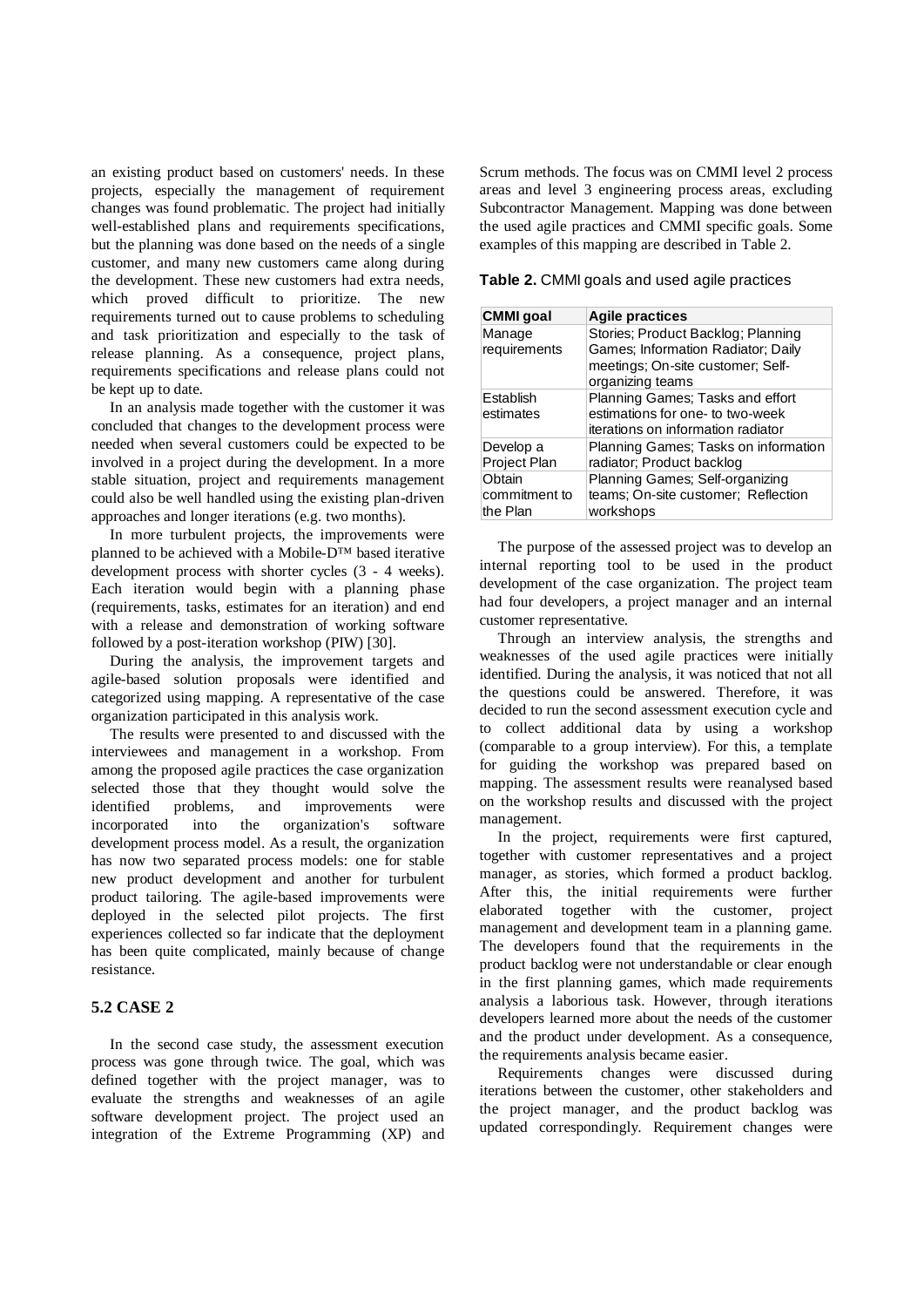analyzed at the beginning of the iterations in planning games, in which also the development team participated. Although lots of new requirements and requirements changes appeared, the developers felt that they were working with stable requirements, because they were spared from continuously ongoing requirements negotiations during Sprints (i.e. iterations). The stakeholders validated the work products between the iterations, and thus the inconsistencies between the requirements, plans and project work were continuously followed.

Project planning was done iteratively during the planning games by defining the scope, goals, tasks and estimates for the next iteration. Overall budget, risks and scope were defined and maintained in separate steering group meetings. Tasks were published on an information radiator (i.e. information on the wall). The developers thought that the freedom to define tasks, establish estimates and make technical decisions by themselves (self-organizing teams) motivated them and reinforced their commitment to the project and to the requirements.

 At the beginning, problems appeared due to too high level task definitions and effort estimation difficulties. In reflection workshops (team discussing periodically about the strengths, problems and improvements of the project [12]) held after the iterations, this problem was identified and task sizes were decided to be downsized. Consequently, the estimation accuracy improved.

During and after the assessment, the case organization had several agile projects and improvement initiatives going on. The assessment results were used for learning and selecting practices for the following agile projects.

# **5.3 CASE 3**

The goal of the third case was to identify the most efficient agile practices from three different agile projects and to compare the practices used in two Scrum and one Mobile-D™ projects. The goal was defined together with the organization management. The assessment execution process was gone through twice. The CMMI focus was the same as in the second case and similar types of mappings between CMMI goals and agile practices were done. Examples of the mapping are given in Table 3.

|  |  |  |  |  | Table 3. CMMI goals and agile practices |
|--|--|--|--|--|-----------------------------------------|
|--|--|--|--|--|-----------------------------------------|

| <b>CMMI</b> goal |                               | <b>Scrum Practices Mobile-D practices</b> |
|------------------|-------------------------------|-------------------------------------------|
| Manage           | Product and                   | Product backlogs:                         |
|                  | requirements Sprint backlogs; | Stories; Planning days;                   |
|                  | Sprint planning,              | Release days                              |
|                  | Sprint reviews;               |                                           |
|                  | Self-organizing               |                                           |
|                  | teams                         |                                           |

| Establish<br>estimates              | Sprint Planning:<br>Tasks and effort<br>estimations for 1-<br>to 4-week<br>releases | Planning Days: Task<br>cards with effort<br>estimates on<br>information radiator               |
|-------------------------------------|-------------------------------------------------------------------------------------|------------------------------------------------------------------------------------------------|
| Develop a<br>Project Plan           | Sprint Planning:<br>Product backlog:<br>Sprint backlog                              | Planning days;<br>Information radiator;<br>Product backlog                                     |
| Obtain<br>commitment<br>to the Plan | Sprint planning,<br>Sprint Review:<br>Self-organizing<br>teams:                     | Planning days, Task<br>cards on information<br>radiator; Self-organizing<br>teams; Release day |

The Scrum1 project and the Mobile-D project developed products for mass markets. The products were considered critical in terms of organization's competitiveness. The Scrum2 project was an internal project the purpose of which was to research and implement new solutions to support the organization's core business activities. All the projects had four developers, a project manager, and a separate quality engineering team taking care of integration testing activities. At first, interviews, a documentation study, and workshops were selected as main data acquisition methods, but later, in the second assessment execution cycle also observation, survey and additional interviews were decided to be used.

All the projects followed an incremental and iterative life cycle model, with varying iteration lengths (from 1 to 4 weeks). The Mobile-D and Scrum1 projects had several external customers, the needs of which were collected by the product manager. The Scrum2 project had internal stakeholders.

In all the projects, the requirements were defined in product backlogs together with a product manager (i.e. product owner, responsible for the product [11]), (technical architect in Mobile-D), and a project manager. All the projects had iteration planning meetings (planning day/sprint planning), in which the requirements were defined at a more detailed level either as stories or in a sprint backlog.

One problem in the Scrum1 project was that the requirements were not understood all the time by the development team, because the sprint planning meetings were relatively short in view of the huge amount of requirements involved, especially at the end of the project. Due to the number of customers, a mass of new requirements and requirements changes were appearing all the time during the project. The team thought that new features were being too easily included in the product backlog, with too little consideration given to the technical constraints. The backlog was also getting so large that it became difficult to manage. Consequently, not all the feature sets could be completed during the project and it was difficult to keep the overall focus clear.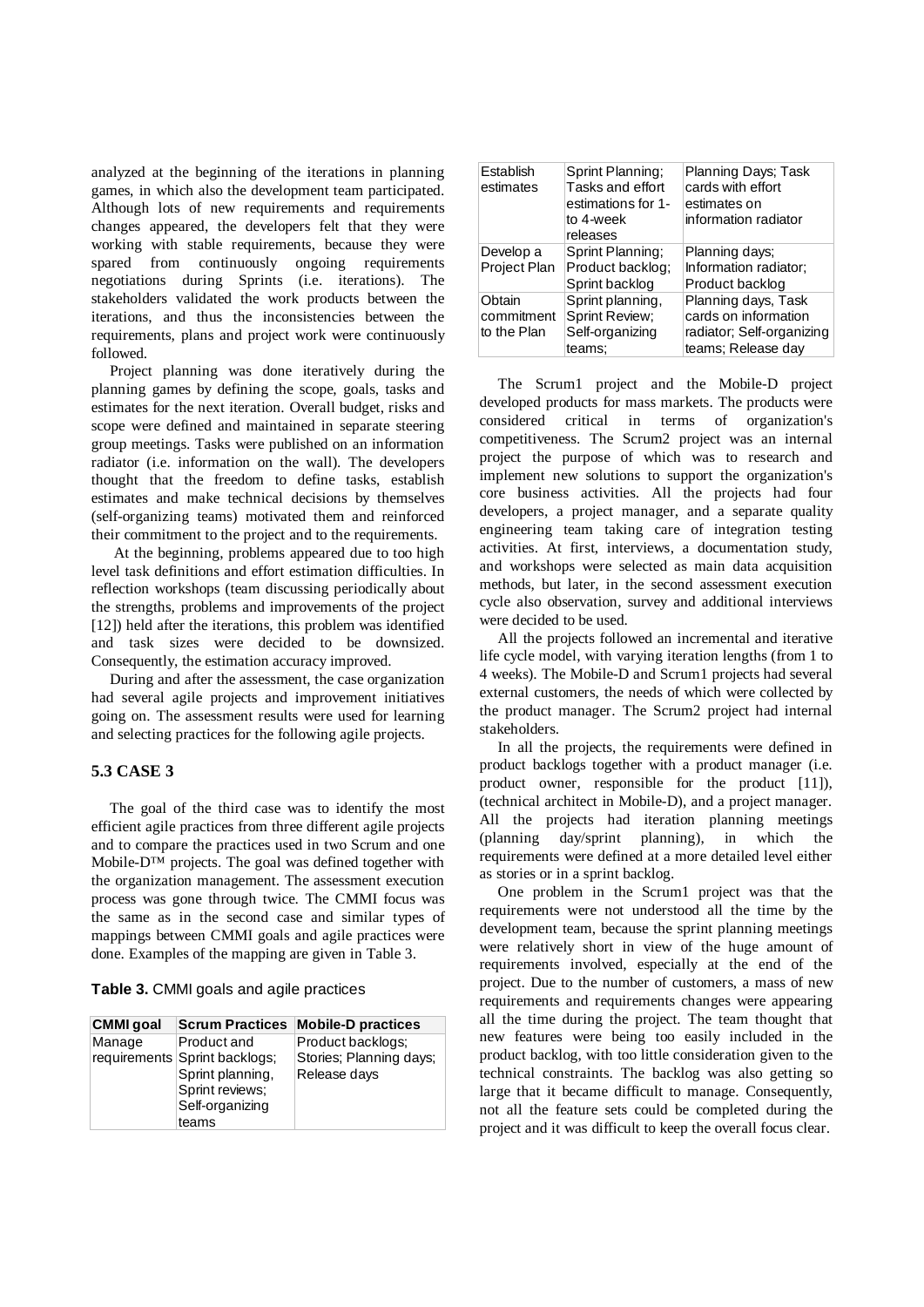The overall budget, risks and scope of each project were defined in the initial project planning stage by management and updated during development. In all the projects, the teams specified the tasks and effort estimations for the iterations and recorded them electronically at the beginning of the iterations (sprint planning/planning day); The Mobile-D project also defined task cards on an information radiator. Due to iterative planning and daily status meetings the projects were able to keep their plans up-to-date. In sprint reviews/ on release days, inconsistencies between the requirements, plans and project work were checked together with the development team and stakeholders.

The assessment results were presented to the management including a comparison of the used agile practices in the selected CMMI process areas, along with an analysis of the strengths and weaknesses of the agile software development practices, and an analysis of the improvement targets and proposals at the organizational level. As a result of the final analysis, it was concluded that the piloted agile process models required improvements. For example, it was found that agile methods that are thought to especially fit turbulent environments seemed not to provide an unambiguous solution for requirements change management problems in Scrum1 project. This is in line with what Boehm and Turner [18] have noticed: in view of the fact that agile requirements tend to be primarily functional and reasonably informal, it might be necessary to strengthen the agile requirements approach. Thus, a more plan-driven approach along with a more in-depth requirements analysis were identified as one solution to this problem, which would make it unnecessary to add all customers' needs into the product backlog.

The organization used the assessment results to define an agile-based development model, which was used alongside of their plan-driven software development processes. Later on, agile practices have also been taken into use even in larger and more complex projects and the tendency is to utilize the defined practices throughout the organization.

### **6. Discussion**

The discussion of conclusions on using CMMI in assessing agile software development bases on qualitative data involving subjective opinions of an assessment team and on opinions that were collected through a short survey of the two case organizations. Yet, the actions taken after the assessments can be considered as success criteria of the taken approach even though the implications of the process changes could not be followed during the time scale of this study.

In all the cases, a mapping between CMMI goals and agile practices was done. In the first case, the mapping was theoretical because the organization was mainly employing plan-driven processes. In the other two cases, CMMI goals were mapped against the used agile practices. In all the cases, the mappings were found to facilitate the categorization of agile-based improvement goals and proposals because these could be presented in terms of CMMI goals and corresponding agile practices. CMMI also made agile practices more understandable for the projects not using agile methods (all the three projects in the first case), and managers were able to understand the connection between the organization's agile practices and the CMMI compliant processes used in other projects or in their earlier projects. However, it should not be assumed that following the CMMIcorresponding agile practices would inevitably lead to success. For example in the Case 3, the Scrum1 project followed several agile practices suggested to correspond to CMMI requirements management specific goal, but the project had problems in managing the requirements not due to the fact that the practices were not followed, but mainly because of following them.

The mappings in these cases were done at the CMMI specific goal level. The mapping could be further elaborated so that a CMMI sub practice would correspond to a specific agile practice. Because in these cases the purpose was not to give any official ratings to specific process areas, but rather to find weaknesses and strengths in current processes, this mapping was only done when considered necessary and, thus, not systematically in all the cases.

Problems with CMMI in the agile environment are likely to arise in situations requiring written evidence on the used practices. This is due to one of the agile values, "Working software over comprehensive documentation", meaning that the level of documentation is to be kept as low as possible and done late during the process. It is possible that many of the CMMI practices are in fact performed, but without any documentation through communication between the relevant stakeholders. It may thus seem that, for example, the design phase is neglected even though it happens all the time during the development. An appraisal team should, therefore, be aware of the nature of agile development – or, quoting the words of Boehm and Turner [18]: "It's possible that enlightened appraisers can find ways to include agile methods as alternative practices in many instances".

Additionally, as agile methods emphasize adaptable working practices, iterative development and late documentation, a "snap-shot" image of the project may not correspond to the situation in later iterations or may not be in line with the general working practices of the organization. This can be seen clearly in Case 2, in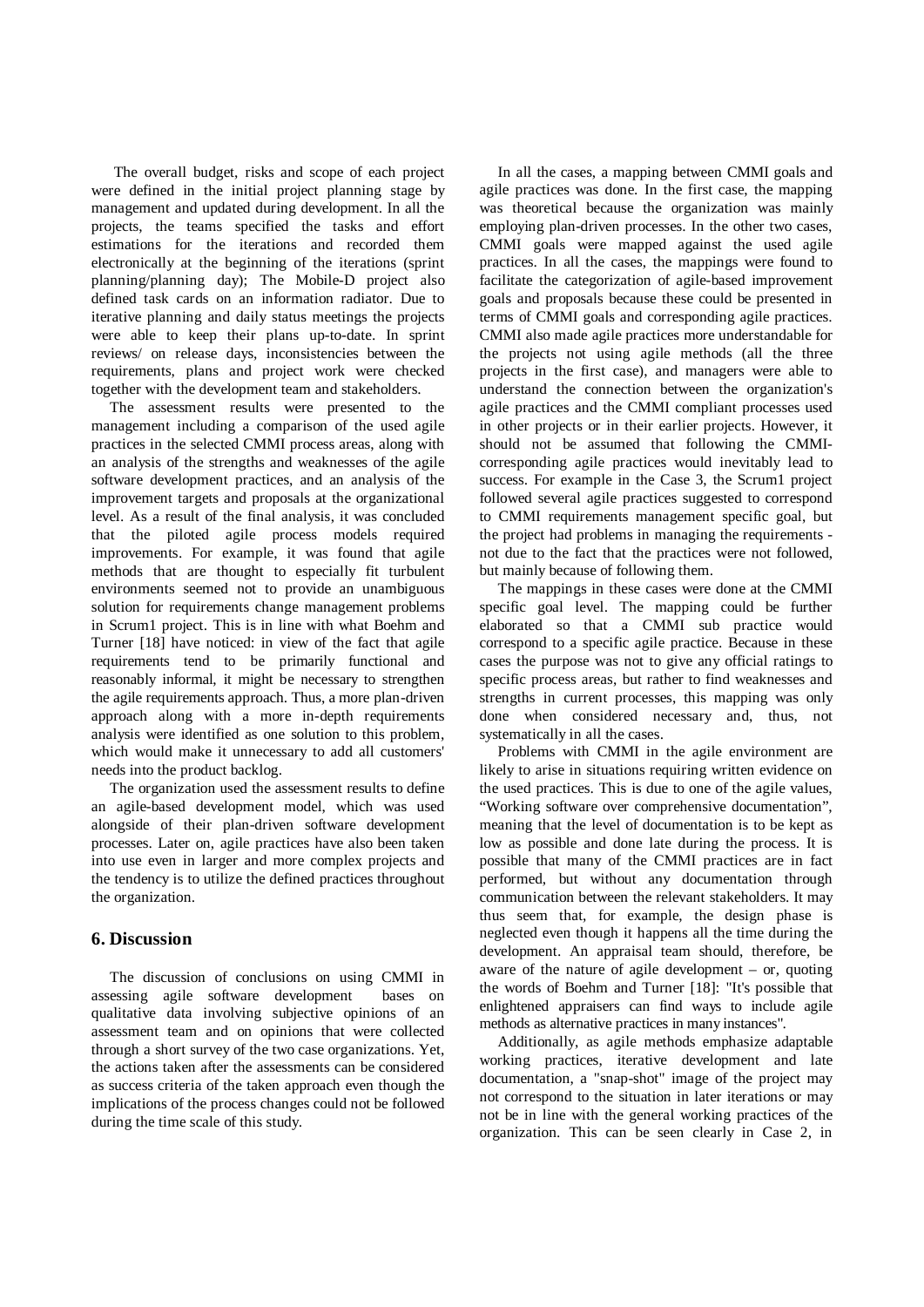which, for example, estimation improved during the project, while the project focus became fuzzier due to changed practices. Thus, as development practices may vary in different projects and during a single project, an overall picture of the capabilities of the different process areas or of organizational maturity can be difficult to form. On the other hand, this adaptability is in line with the CMMI level 5 concept of constantly adapting to improve performance [18], denoting that an experienced appraisal team should be aware of how adaptability and change should be taken into account in any appraisal, not only in the evaluation focusing on agile development.

In these three cases, the assessment team felt that workshops and observation were productive ways to collecting assessment data from the agile projects, although neither of these methods would fulfil a strict confidence principle of CMMI [31]. The workshops provided data that was already prioritized and categorised. Additionally, project members appreciated the workshops as a knowledge sharing event between different projects and project parties. The observation provided a good general view of the projects (i.e. successes and problems) and of the plans for the following projects (i.e. what is planned to be changed/improved).

The case organizations agreed but did not strongly agree, on a five-step scale, that the objectives for the assessment had been well achieved. The effort made in the assessment was as great as expected, reporting was considered sufficient but not too arduous, and the expertise of the assessment team was appreciated (all these points were strongly agreed or agreed with).

In one of the cases, the assessment results were used for selecting practices for the following projects. In two cases, the assessment had also organizational level implications, as the organizations started to define and deploy new agile-based software development processes based on the assessment results. Thus, the taken approach seemed to provide useful information for starting agile-based improvements. It was also found that there was no need to change the approach frame during the case projects because the approach could be adjusted to every given situation.

 To conclude, based on the case experiences it can be stated that CMMI is a valuable tool when assessing the strengths and weaknesses of an agile software development project due to the fact that CMMI allows agile development to be viewed from a perspective of generally known practices and that it can thus be assured that all the focal viewpoints of software development are taken into account. While CMMI does not always support interpretations in an agile context, as also found by Kähkönen and Abrahamsson [23], help can be provided by drawing up mappings describing the connections between CMMI and agile practices.

### **7. Conclusions and further work**

This paper introduced an approach for assessing agile software development using CMMI. The assessments were performed in a total of seven projects in three case organizations using or planning to use agile methods. The purposes of the assessments were to identify strengths and weaknesses of the existing processes and to define improvement goals and agile practices that could be used in improvements. The research goal of the cases was to collect experiences on using CMMI in assessing agile software development.

Mappings between CMMI specific goals and agile practices were used as a central tool in the assessments. In the studied cases, CMMI was found to be useful in assuring that all focal software development viewpoints were taken into account in the assessment, whereas mappings were found to clarify the connections between the agile and plan-driven processes and thus to ease both analysis and understanding of the assessment results.

The assessment results have subsequently been used in improvement initiatives in which the case organizations' processes have been changed towards agility. Unfortunately, the effort that was made on assessments could not be extracted from the effort made to develop the process, and further, the implications of process changes in all the three cases could not be followed within the time scale of this study. Thus, due to the lack of cost and benefit figures, the return-of-investment could not be evaluated.

It is concluded that the proposed approach for assessing agile software development using CMMI produces useful results for starting agile-based improvement efforts. It can be used, for example, as in these three case studies, for selecting suitable agile practices to be incorporated into the organization's existing processes and to be deployed in forthcoming projects.

As a typical limitation of case studies, the results of this study are context-specific. Furthermore, the number of cases is too low for making generalizations. In addition, due to the lack of a reference model for agile practices (e.g. a standard) the mappings were done based on the assessment team's current knowledge gained from a literature study and personal experience. Thus, the mappings presented are also subjective and contextspecific.

In the future, the study of assessment in the agile context will continue by addressing the views of other assessment reference models, such as ISO 15504. The purpose of the future studies is to improve and further evaluate the proposed assessment approach.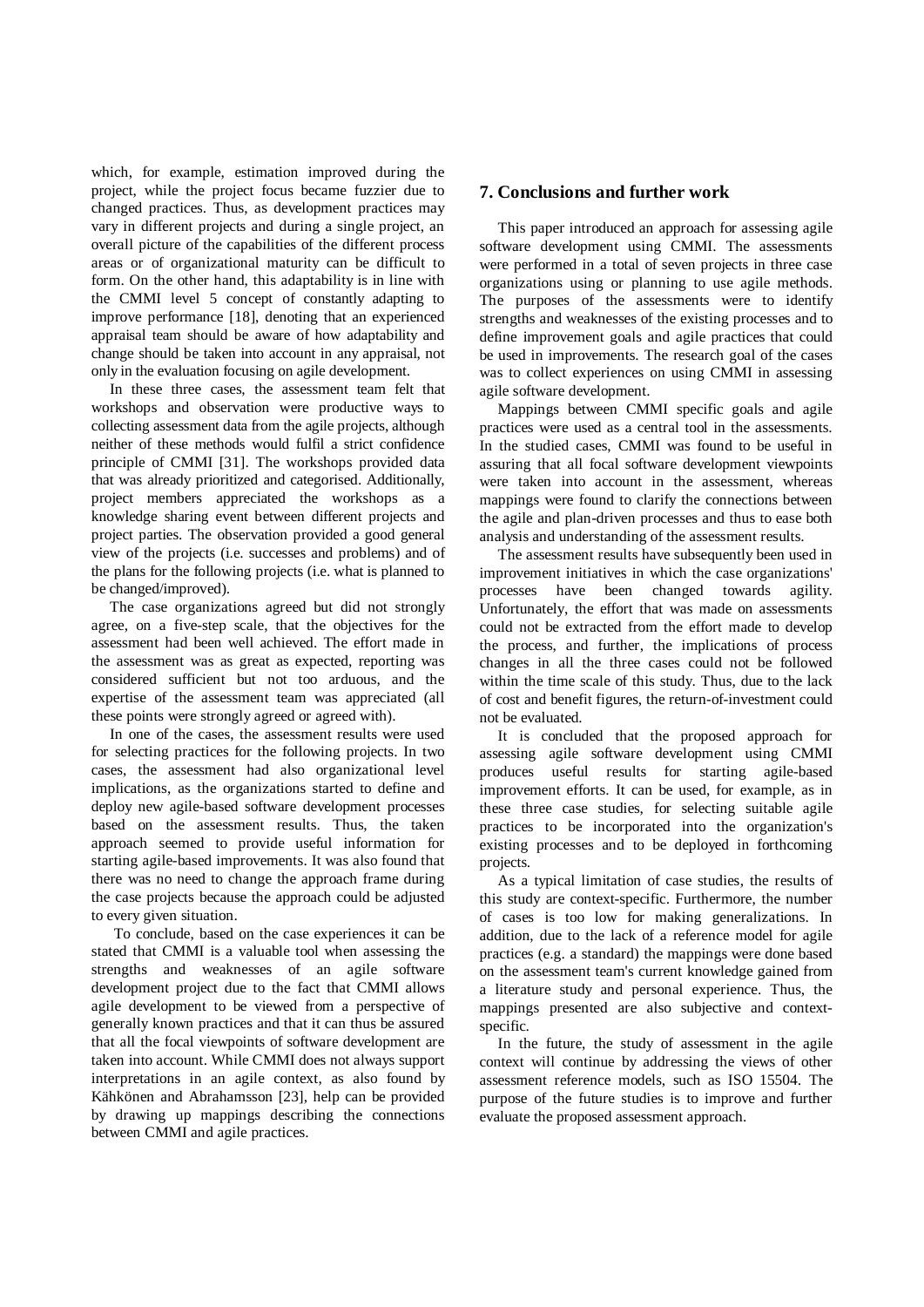**Acknowledgements:** The research was conducted under the Agile ITEA project funded by the National Technology Agency of Finland (TEKES). We would like to express our gratitude to the Agile team of VTT, to the industrial partners that have participated in this research, and to the three anonymous reviewers of this paper.